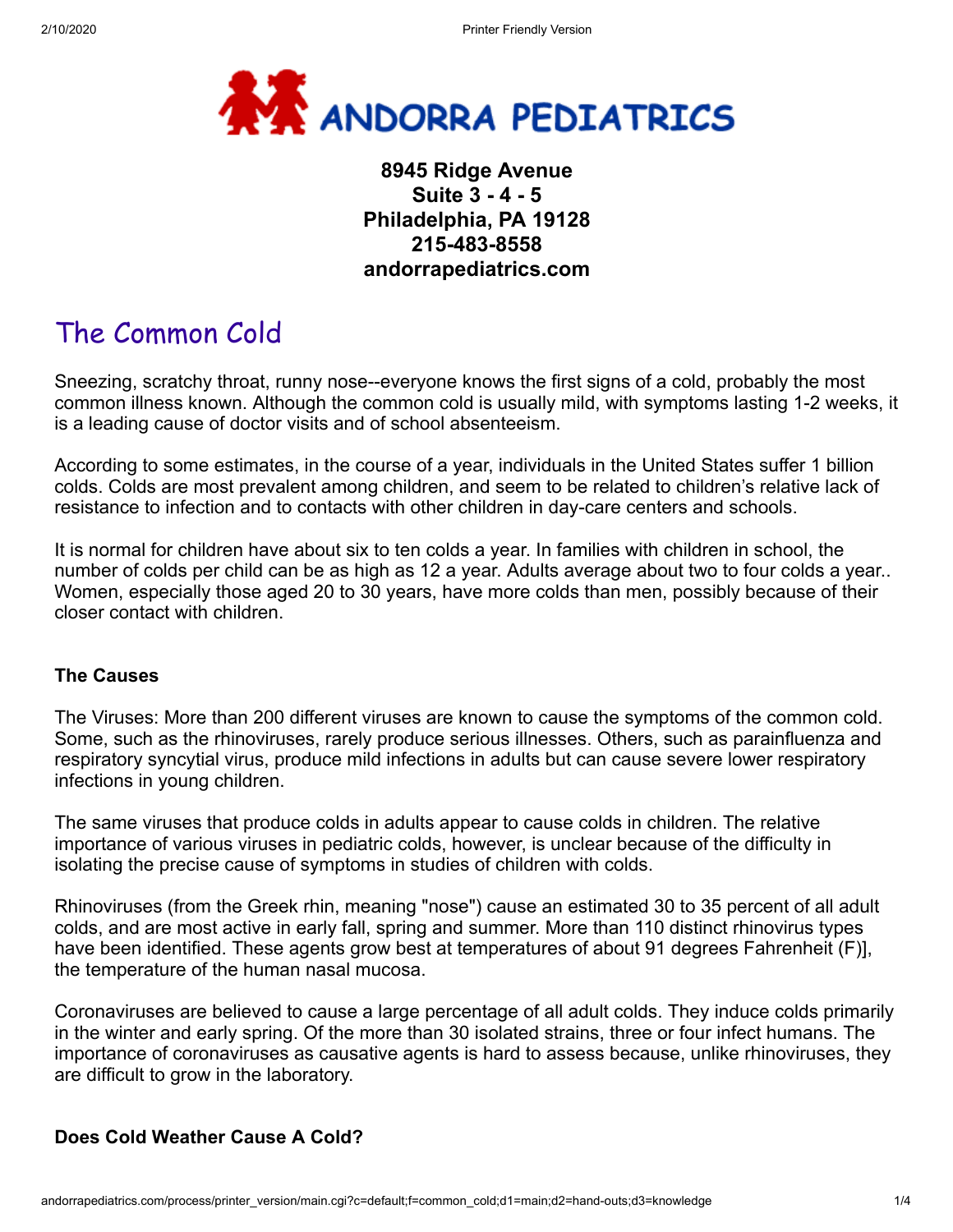Although many people are convinced that a cold results from exposure to cold weather, or from getting chilled or overheated, studies have found that these conditions have little or no effect on the development or severity of a cold. Nor is susceptibility apparently related to factors such as exercise, diet, or enlarged tonsils or adenoids.

On the other hand, research suggests that psychological stress, allergic disorders affecting the nasal passages or pharynx (throat), and menstrual cycles may have an impact on a person's susceptibility to colds.

#### **The Cold Season**

In the United States, most colds occur during the fall and winter. Beginning in late August or early September, the incidence of colds increases slowly for a few weeks and remains high until May, when it declines. The seasonal variation may relate to the opening of schools and to cold weather, which prompt children to spend more time indoors and increase the chances that viruses will spread from person to person.

Seasonal changes in relative humidity also may affect the prevalence of colds. The most common cold-causing viruses survive better when humidity is low (the colder months of the year). Cold weather also may make the nasal passage lining drier and more vulnerable to viral infection.

#### **Cold Symptoms**

Symptoms of the common cold usually begin two to three days after exposure to a virus and include nasal discharge, blockage of nasal breathing, swelling of the sinus membranes, sneezing, sore throat, cough, and headache. In infants and young children, a fever over 101 ° F is not unusual. Fever may last 1-4 days. Cold symptoms can last from two to 21 days. If symptoms occur often or last much longer than three weeks, these symptoms may be the result of an allergy rather than a cold.

Colds occasionally can lead to secondary bacterial infections of the middle ear (ear infections) or sinuses (sinusitis), requiring treatment with antibiotics. High fever, swollen glands, severe facial pain in the sinuses, or a cough that lasts longer than 10 days, may indicate an illness that requires treatment with an antibiotic.

#### **How Cold Viruses Cause Disease**

Viruses cause infection by overcoming the body's complex defense system. The body's first line of defense is mucus, produced by the cells in the nose and throat. Mucus traps the material we inhale: pollen, dust, bacteria and viruses. When a virus gets through the mucus and enters the body, it becomes capable of spreading this virus to other parts of the body.

Cold symptoms: the body fights back. Cold symptoms are the body's immune system responding to the viral invasion. Virus-infected cells in the nose send out signals that bring special white blood cells to the site of the infection. These white cells release chemicals called kinins. These chemicals lead to the symptoms of the common cold by causing swelling and inflammation of the nasal membranes, leakage of proteins and fluid from capillaries and lymph vessels, and the increased production of mucus.

#### **How Colds are Spread**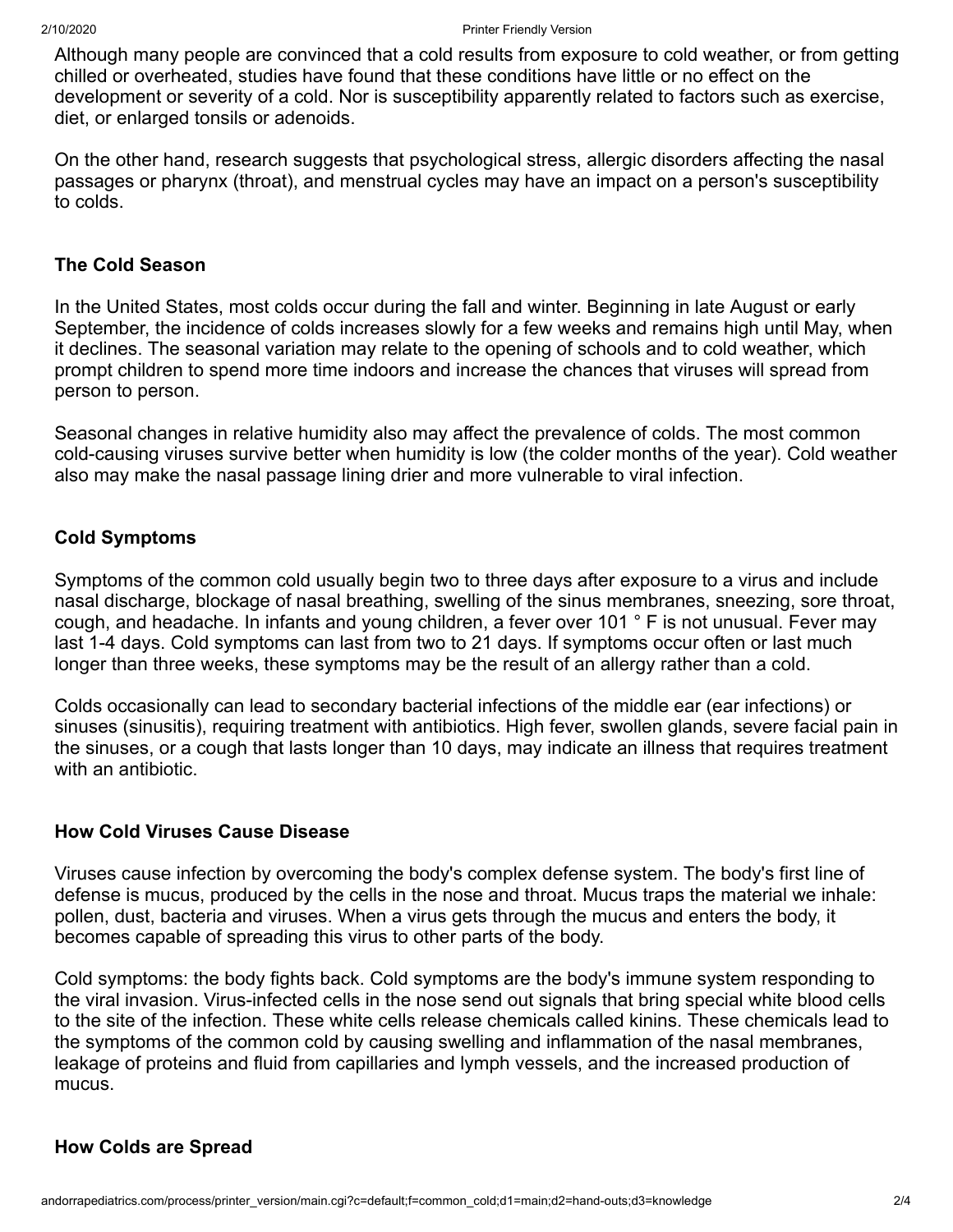Depending on the virus type, any or all of the following routes of transmission may be common:

- Touching infectious respiratory secretions on skin and on environmental surfaces and then touching the eyes or nose.
- Inhaling relatively large particles of respiratory secretions transported briefly in the air.
- Inhaling droplet nuclei: smaller infectious particles suspended in the air for long periods of time.

Studies suggest a person is most likely to transmit rhinoviruses in the second to fourth day of infection, when the amount of virus in nasal secretions is highest.

### **Prevention**

- Handwashing is the simplest and most effective way to keep from getting rhinovirus colds.
- Not touching the nose or eyes is another.
- Individuals with colds should always sneeze or cough into a facial tissue, and promptly throw it away. If possible, one should avoid close, prolonged exposure to persons who have colds.
- Because rhinoviruses can survive up to three hours outside the nasal passages on inanimate objects and skin, cleaning environmental surfaces with a virus-killing disinfectant might help prevent spread of infection.

# **A Cold Vaccine?**

The development of a vaccine that could prevent the common cold has been difficult to develop because there are so many different cold viruses. Each virus carries its own specific antigens. These antigens are substances that trigger the body to form specific antibodies that can fight off the virus. It has been shown that changes have occurred in the common cold virus antigens and this has made it even more difficult to develop an effective vaccine.

## **Treatment**

There is no cure for the common cold. Only symptomatic treatment is available for uncomplicated cases of the common cold: bed rest, plenty of fluids, gargling with warm salt water, petroleum jelly for a raw nose, and acetaminophen (Tylenol) or ibuprofen (Motrin or Advil) to relieve headache or fever.

A word of caution: several studies have linked the use of aspirin to the development of Reye's syndrome in children recovering from influenza or chickenpox. Reye's syndrome is a rare but serious illness that usually occurs in children between the ages of three and 12 years. It can affect all organs of the body, but most often injures the brain and liver. While most children who survive an episode of Reye's syndrome do not suffer any lasting consequences, the illness can lead to permanent brain damage or death. The American Academy of Pediatrics recommends children and teenagers not be given aspirin or any medications containing aspirin when they have any viral illness, particularly chickenpox or influenza.

Nonprescription cold remedies, including decongestants and cough suppressants, may relieve some cold symptoms but will not prevent, cure, or even shorten the duration of illness. Some of these medicines may cause side effects, such as drowsiness, dizziness, insomnia, or upset stomach. These side effects can be eliminated when the medicine is either decreased or stopped.

Antihistamines (Benadryl or Chlorpheniramine) may have some effect in relieving inflammatory